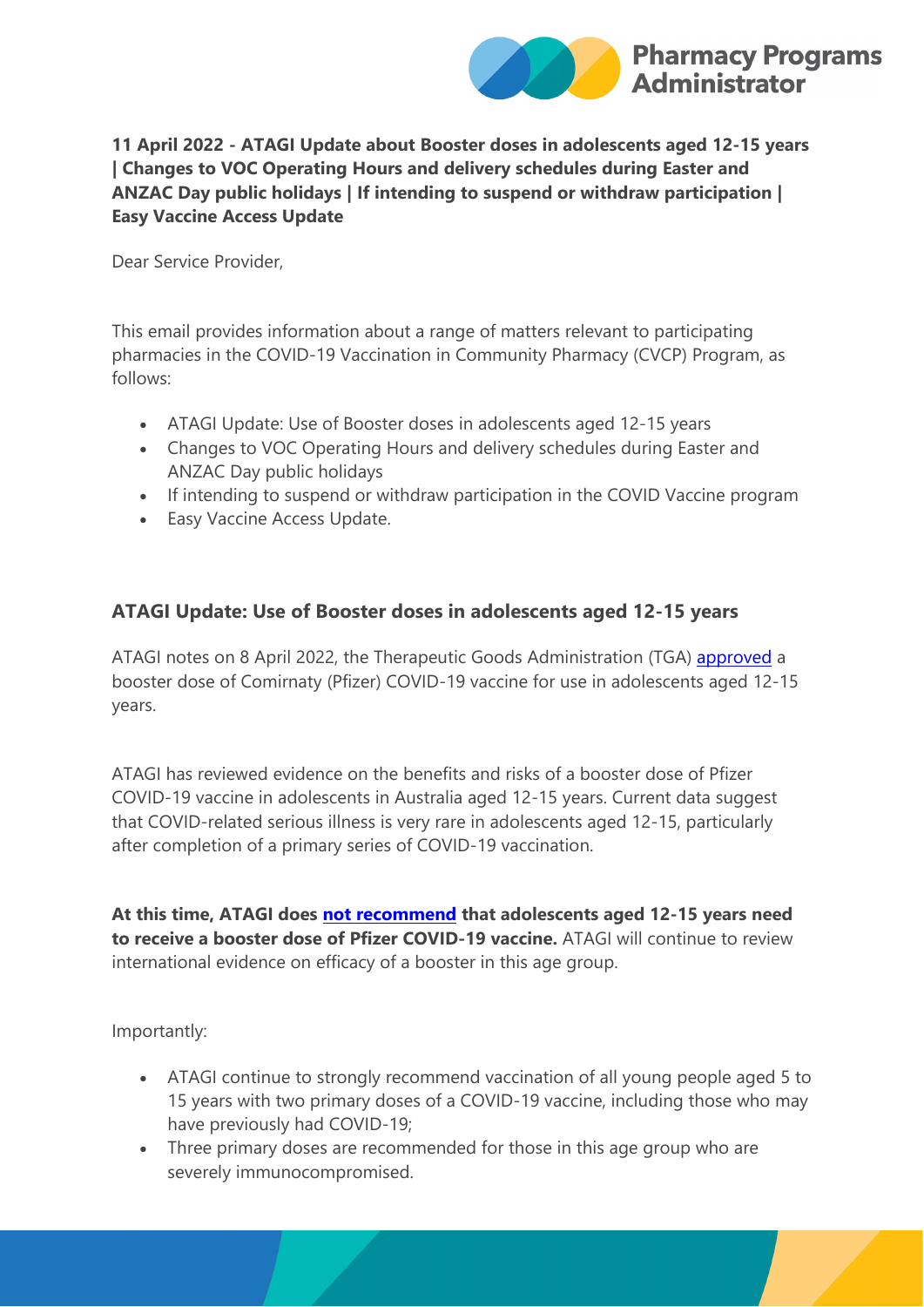

• ATAGI will continue to review and consider new evidence on the benefits and risks of any additional doses in 12-15 years old including for those with underlying medical conditions.

# **Changes to VOC Operating Hours and delivery schedules during Easter and ANZAC Day public holidays**

From Sunday 3 April 2022, the **Vaccine Operations Centre (VOC) operating hours** changed to the following:

| Day               | <b>AEST</b> | <b>AWST</b> |
|-------------------|-------------|-------------|
| Monday - Thursday | $7am - 8pm$ | $5am - 6pm$ |
| Friday            | $7am - 9pm$ | $5am - 7pm$ |
| Saturday – Sunday | $8am - 7pm$ | $6am - 5pm$ |

VOC operating hours will change during the **Easter and ANZAC Day public holidays:**

| <b>Date</b> | <b>Public Holiday</b> | <b>VOC Opening Hours</b> |
|-------------|-----------------------|--------------------------|
| 15/04/22    | Good Friday           | 9am - 6pm AEST           |
| 16/04/22    | Easter Saturday       | 9am - 6pm AEST           |
| 17/04/22    | Easter Sunday         | 9am - 6pm AEST           |
| 18/04/22    | Easter Monday         | 9am - 6pm AEST           |
| 25/04/22    | <b>ANZAC Day</b>      | 9am - 6pm AEST           |

**Deliveries Schedules** across the Easter and ANZAC Day public holidays:

| <b>Date</b> | <b>Public Holiday</b>  | <b>VOC Opening Hours</b>                 |  |
|-------------|------------------------|------------------------------------------|--|
|             | 15/04/22 Good Friday   | To be delivered by RDD Thursday 14 April |  |
|             | 18/04/22 Easter Monday | To be delivered by RDD Friday 22 April   |  |
|             | 25/04/22 ANZAC Day     | To be delivered by RDD Friday 29 April   |  |

#### **If intending to suspend or withdraw participation in the COVID Vaccine program**

Pharmacies wanting to withdraw from the COVID Vaccination Program or from administering selected vaccines must inform their intent.

The Taskforce is appreciative of the role community pharmacies play in the COVID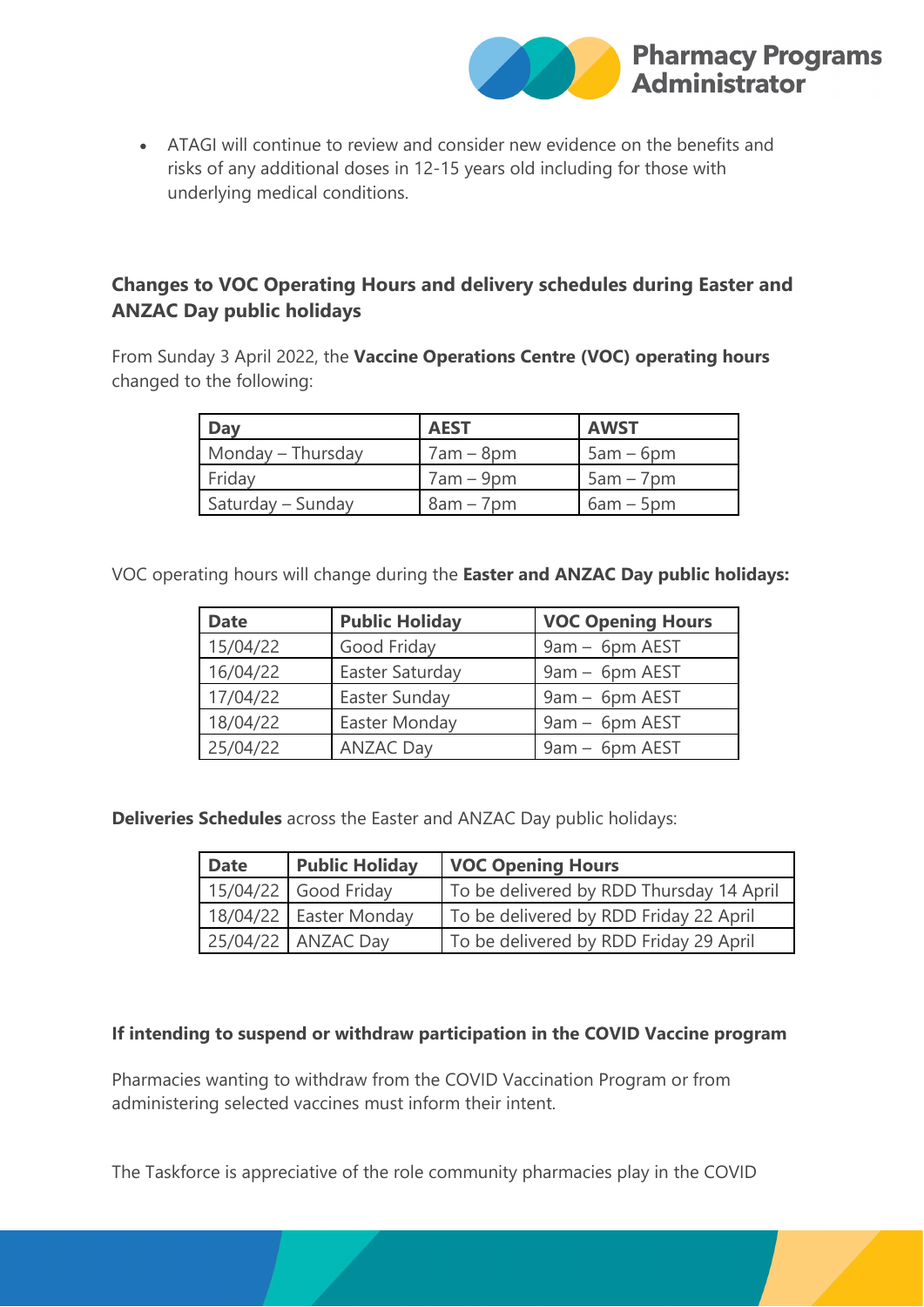

vaccination rollout. We understand not all pharmacies have the workforce to sustain ongoing administration of COVID vaccines. If your pharmacy is in this position, **please inform us of your intent to either suspend or withdraw from the program or amend the vaccines you will be administering by contacting** [pcdvcf@health.gov.au.](mailto:pcdvcf@health.gov.au)

## **Easy Vaccine Access Update**

EVA (Easy Vaccine Access) is a simple call back service helping people book a COVID-19 vaccine.

A National Coronavirus Helpline agent provides personalised support to people who need extra help to book a COVID-19 vaccine, including:

- arranging an interpreter to be present during the call back
- calling vaccine providers during the call to book on the consumer's behalf
- finding a provider that suits their needs.

**Please help share EVA with your patients and the community.** Include the wording below on your social profiles, regular newsletter, and website. *SMS Hey EVA to 0481 611 382 for help booking a COVID-19 vaccine. Someone from the National Coronavirus Helpline will call you back and find you an appointment. EVA is available every day from 7 am to 10 pm (AEST) with free interpreting assistance. [health.gov.au/eva](https://protect-au.mimecast.com/s/e-wzC81VZEuw9mzIMMnS9?domain=health.gov.au)*

Importantly:

- Healthcare and other service providers, with the consent of a consumer, can contact EVA to arrange a call back direct to the person.
- This means less time is diverted from other service provision in trying to find them a vaccine appointment.
- Simply follow the prompt below and input the consumer's details when requested.

Of interest:

• In its first week, EVA provided COVID-19 vaccine advice and booked vaccination appointments, with an 86% success rate.